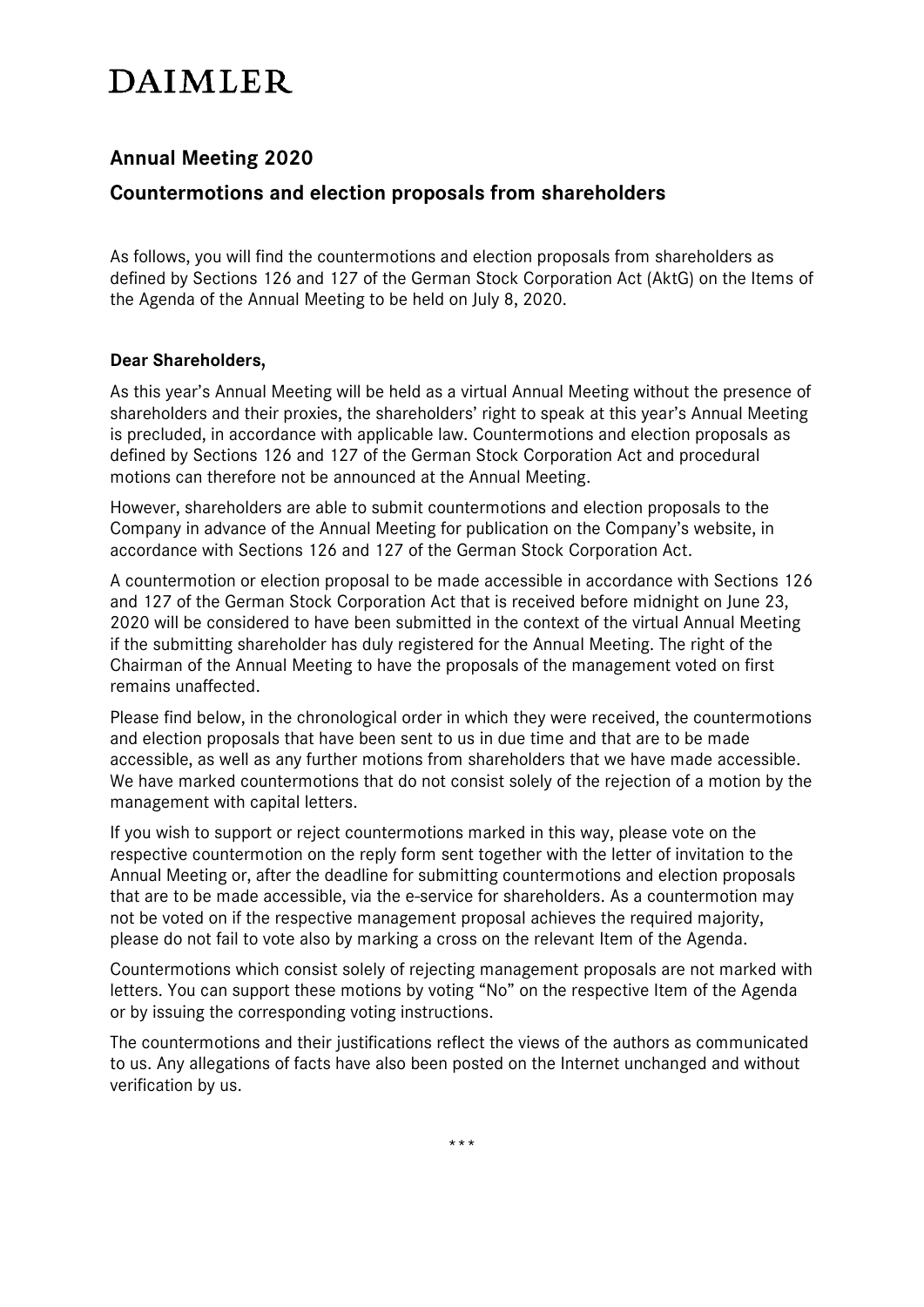#### Mr. **Daniel Seliger**, Donauwörth

#### **Motion A**

**Election proposal for the Supervisory Board of Daimler AG pursuant to Section 126 Subsection 1 and Section 127 of the German Stock Corporation Act.**

Countermotion to Item 7 of the Agenda

I propose that

#### **Jürgen Richard Seliger, Donauwörth,**

Engineering graduate Nationality: German

be elected to the Supervisory Board as a representative of the shareholders with effect from the end of this Annual Meeting until the end of the Annual Meeting which votes on the ratification of his actions for the fourth financial year after the beginning of his term of office. The financial year in which his term of office begins is not counted.

Jürgen Richard Seliger was born in 1965 in Donauwörth. He completed his dual course of study of mechanical engineering with a diploma in 1989, before working as a mechanical engineer at Grenzebach GmbH. Since 2004, he has been a project manager and since 2007 head of mechanical design at Gyptech GmbH, where he has managed several successful projects.

Jürgen Richard Seliger is not a member of any other supervisory boards or comparable monitoring boards in Germany or abroad.

The proposed candidate is independent; he has no personal or business relationship with Daimler AG or any of its Group companies, with the boards or committees of Daimler AG or with any shareholder with a significant interest in Daimler AG, the disclosure of which is recommended by the German Corporate Governance Code.

#### Reason:

Daimler AG has an orientation problem and is increasingly destroying the value of its shareholders' shares. The steps taken by the Board of Management are insufficient and raise considerable doubts about its leadership qualities. In addition to a clear strategy, the Management Board also lacks the ability to recognize the zeitgeist of the future automotive industry with the individual needs of customers and fails to orient the stock corporation accordingly. While other vehicle manufacturers are already heralding the new era, Daimler is clinging to old virtues and does not dare to think outside the box. Due to this unsatisfactory situation, it is of the utmost importance that the Supervisory Board of Daimler AG reflects a suitable representation of the shareholders' interests in the future. The Supervisory Board must, through its control function, ensure that the Board of Management sets the course for the future.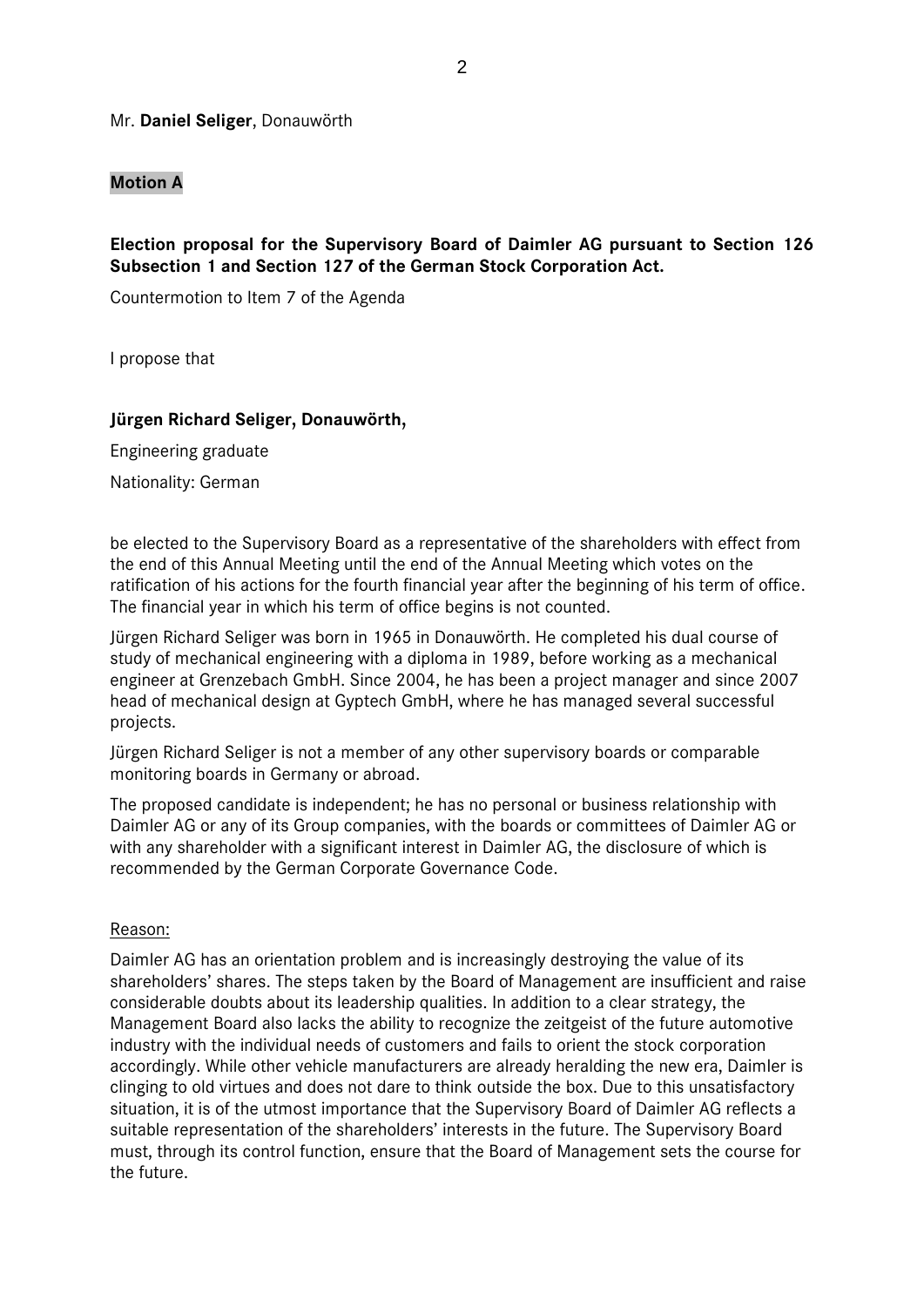Therefore, in my view, the management's proposal should be rejected. The person proposed for election by the management has overseen a negative share-price performance of more than 10 percent in his position as Chairman of the Board of Management of Deutsche Telekom from 2015 to February 2020. This shows that his digitization strategy was unsuccessful at Deutsche Telekom. In addition, the candidate's education and professional training has no connection with the core business of Daimler AG. Finally, it must be feared that the candidate will not be able to focus all his energy on a successful future for Daimler AG due to the other positions he holds.

Instead, what is needed is a fresh, unbiased mind that can devote its full attention to the work as a member of the Supervisory Board of Daimler AG. Due to his many years of experience in mechanical engineering, the person I propose for election has the necessary expertise and foresight to advance the activities of Daimler AG. He can represent the interests of Daimler shareholders in the best possible way and can ensure that their concerns are heard in the Supervisory Board.

## **Note from the Board of Management of Daimler AG pursuant to Section 127 Sentence 4 of the German Stock Corporation Act regarding the election proposal of shareholder Daniel Seliger:**

In accordance with Section 96 Subsection 1 and Section 101 Subsection 1 of the German Stock Corporation Act and Section 7 Subsection 1 Sentence 1 No. 3 of the German Codetermination Act, the Supervisory Board of Daimler AG is composed of ten members representing the shareholders and ten members representing the employees; and, in accordance with Section 96 Subsection 2 Sentence 1 of the German Stock Corporation Act, at least 30% of its members are women (i.e., at least six) and at least 30% of them are men (i.e., at least six). The gender ratios are to be fulfilled by the Supervisory Board as a whole, unless the shareholder or employee representatives object to overall fulfilment in accordance with Section 96 Subsection 2 Sentence 3 of the German Stock Corporation Act. Overall fulfillment has not been objected to.

At the time of publication of the invitation to the Annual Meeting and at the time when the proposal by shareholder Daniel Seliger was made accessible, the Supervisory Board included a total of six women, three each on the shareholder side and on the employee side.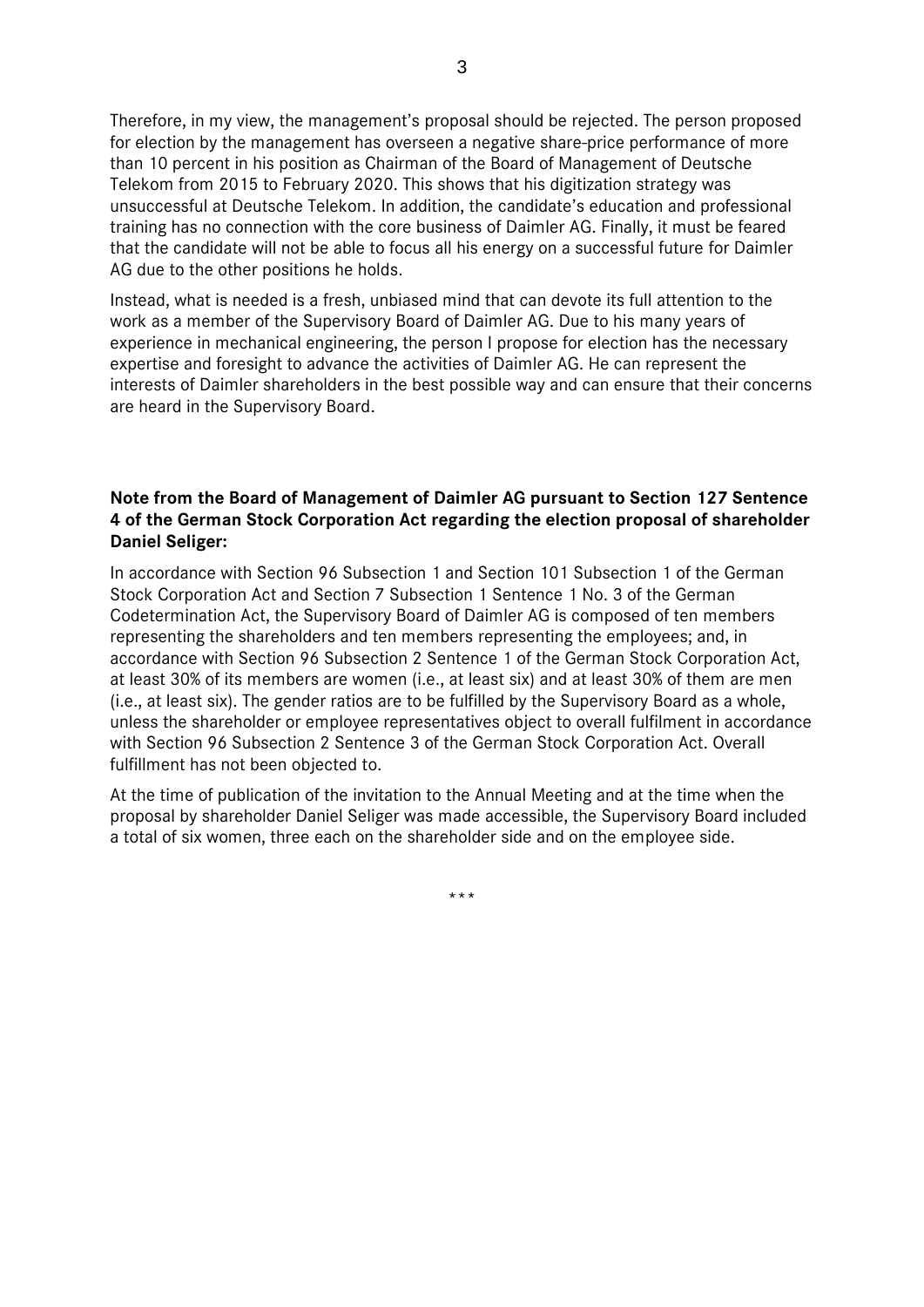#### Mr. **Paul Grünzner**, Greifswald

## **Motion B**

#### **Proposal for election to the Supervisory Board**

To the Board of Management and the Shareholders:

In accordance with Section 127 of the German Stock Corporation Act (AktG), I would like to make the following proposal for the election of a member of the Supervisory Board.

The term of office of Dr. Paul Achleitner, a member representing the shareholders, expires at the end of the Annual Shareholders' Meeting in 2020.

I propose the election to the Supervisory Board of Paul Grünzner as a representative of the shareholders, taking effect at the end of the Annual Shareholders' Meeting on July 8, 2020.

Paul Grünzner lives in the city of Greifswald and is employed at the savings bank Sparkasse Vorpommern, the biggest savings bank in the state of Mecklenburg-Vorpommern.

He is a wealth and investment adviser at the bank. His particular specialty is securities, especially shares.

In August, he will begin his savings bank studies of savings-bank business management.

Through his private involvement in several charitable associations, Grünzner is acquainted with high-ranking persons from society and politics in the state of Mecklenburg-Vorpommern.

Mr. Grünzner is to be elected until the end of the Annual Meeting which votes on the ratification of his actions for the fourth financial year after the beginning of his term of office.

In accordance with Section 96 of the German Stock Corporation Act, the Supervisory Board of the stock corporation is composed of 20 members; 10 of the members represent the shareholders and 10 of them represent the employees. Pursuant to the German Stock Corporation Act, the Supervisory Board must consist of at least 30% women and at least 30% men.

The candidate has business management knowledge and skills.

He is a neutral representative of the shareholders and currently holds no other board positions.

## **Note from the Board of Management of Daimler AG pursuant to Section 127 Sentence 4 of the German Stock Corporation Act regarding the election proposal of shareholder Paul Grünzner:**

In accordance with Section 96 Subsection 1 and Section 101 Subsection 1 of the German Stock Corporation Act and Section 7 Subsection 1 Sentence 1 No. 3 of the German Codetermination Act, the Supervisory Board of Daimler AG is composed of ten members representing the shareholders and ten members representing the employees; and, in accordance with Section 96 Subsection 2 Sentence 1 of the German Stock Corporation Act, at least 30% of its members are women (i.e., at least six) and at least 30% of them are men (i.e., at least six). The gender ratios are to be fulfilled by the Supervisory Board as a whole,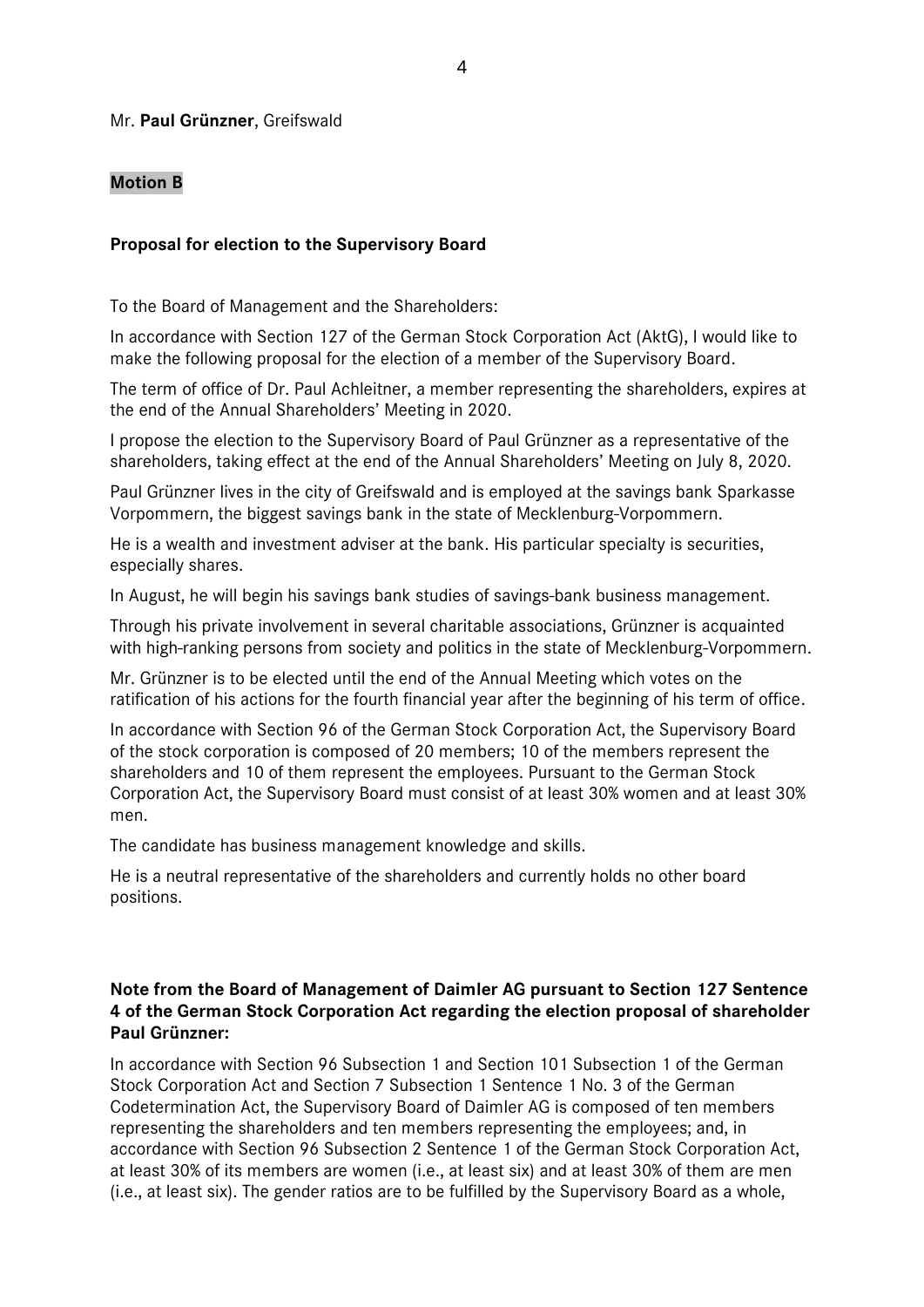unless the shareholder or employee representatives object to overall fulfilment in accordance with Section 96 Subsection 2 Sentence 3 of the German Stock Corporation Act. Overall fulfillment has not been objected to.

At the time of publication of the invitation to the Annual Meeting and at the time when the proposal by shareholder Paul Grünzner was made accessible, the Supervisory Board included a total of six women, three each on the shareholder side and on the employee side.

\*\*\*

## Mr. **Kai Zimmermann**, Berlin

## **Regarding Item 4 of the Agenda**

The actions of the Supervisory Board are not to be ratified, because under the leadership of Dr. Bischoff, it has tolerated considerable mismanagement for many years.

#### Reason:

The Supervisory Board and in particular its Chairman, Dr. Bischoff, is partially responsible for the poor situation of Daimler AG. For many years, the high-handed actions of the Chairman of the Board of Management have apparently been accepted without criticism, instead of critically questioning the inadequate strategy and lack of cost awareness.

In particular Dr. Bischoff, as the longstanding Chairman of the Supervisory Board, has played a decisive role in shaping the company. It is unfortunately no coincidence that the share price has fallen by 70% over the past five years and Daimler is now considered a cheap takeover target for interested parties from China. This is an incredible financial loss for our shareholders.

As if this disastrous economic result were not enough, over many years, critical shareholders have often been dismissed as annoying troublemakers at Annual Shareholders' Meetings, whose time for speaking and asking questions should be limited as strictly as possible. If a Chairman of the Supervisory Board, who has to monitor the Board of Management on behalf of the shareholders, then tolerates the violation of the shareholders' elementary rights to receive information from the Board of Management, then things have gone too far.

With all due respect for the lifetime achievements of a 78-year-old, Dr. Bischoff has unfortunately passed the date for honorable retirement by some years. He is part of the problem of Daimler AG and it is high time to entrust the position to a suitable, younger person.

I will participate in the virtual Annual Meeting and call on the co-shareholders also to vote against ratification of the actions of the Supervisory Board.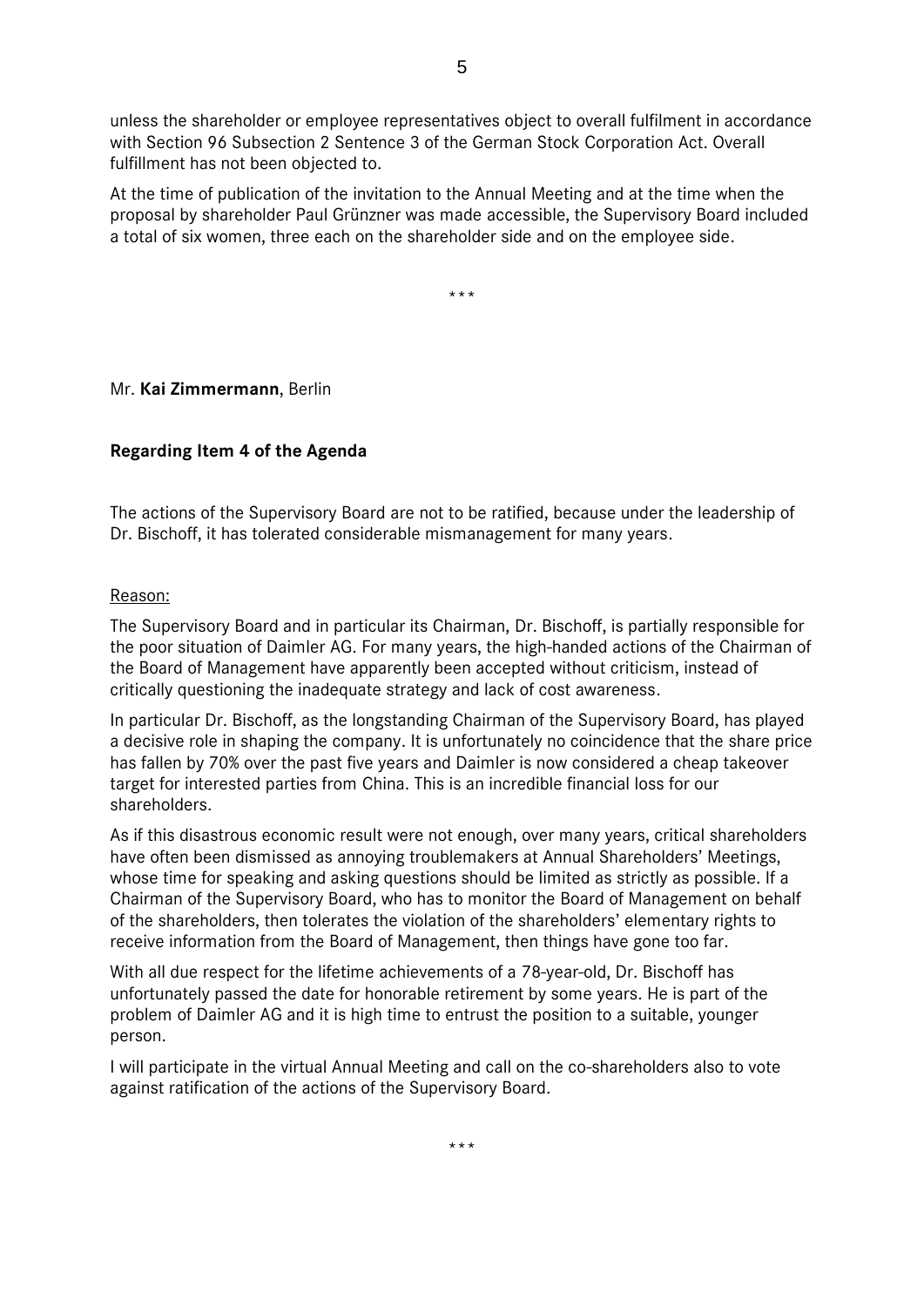#### Mr. **Oliver Schmitt**

## **Regarding Item 3 of the Agenda**

The actions of the Board of Management are not to be ratified, because the Chairman of the Board of Management who was in office until May 22, 2019, Dr. Zetsche, in recent years lacked any capability of a good CEO and is largely responsible for the decline in the share price of our company.

## Reason in detail:

Dr. Zetsche managed not to notice almost all the relevant future topics of the industry: electrification, software and autonomous driving. The decision to sell a 9% stake in Tesla much too early for a ridiculous price of barely  $\epsilon$ 1 billion fits in with this - in the meantime, Tesla is worth more than the three major German automotive groups combined.

Furthermore, under the leadership of Dr. Zetsche, the Board of Management was guilty of significant cost-management failings. Just a few weeks after taking office, the new Chairman of the Board of Management Källenius had to impose a stricter cost-management policy at the company and announce a variety of cuts in management positions in order to avoid further damage from the longstanding failings. It is no coincidence that our company has lost over 70% of its value in the past five years.

As if that weren't bad enough, at the last two Annual Meetings, Dr. Zetsche repeatedly refused to answer justified questions from shareholders on cost management and in some cases even provided false information: For example, the consulting firm that was to audit the immense media costs on behalf of Daimler AG was described by Dr. Zetsche as "independent" even though this consulting firm is proven to have done extensive other business with the media to be audited. In February 2020, this company itself then discontinued its media-auditing business unit in order to escape ongoing criticism due to the obvious conflict of interest. Of course, a board of management does not have to proactively familiarize itself with media management, but if, with such a large cost item, considerable conflicts of interest among in-house executives and the service providers involved are ignored for years, the Board of Management bears part of the blame. If, despite numerous public reports and even concrete indications of the failings, no consistent action is taken, that is inexcusable and should result in claims for damages.

Dr. Zetsche may not hold any other office at our company!

I will participate in the virtual Annual Meeting and request that the other shareholders support my countermotion.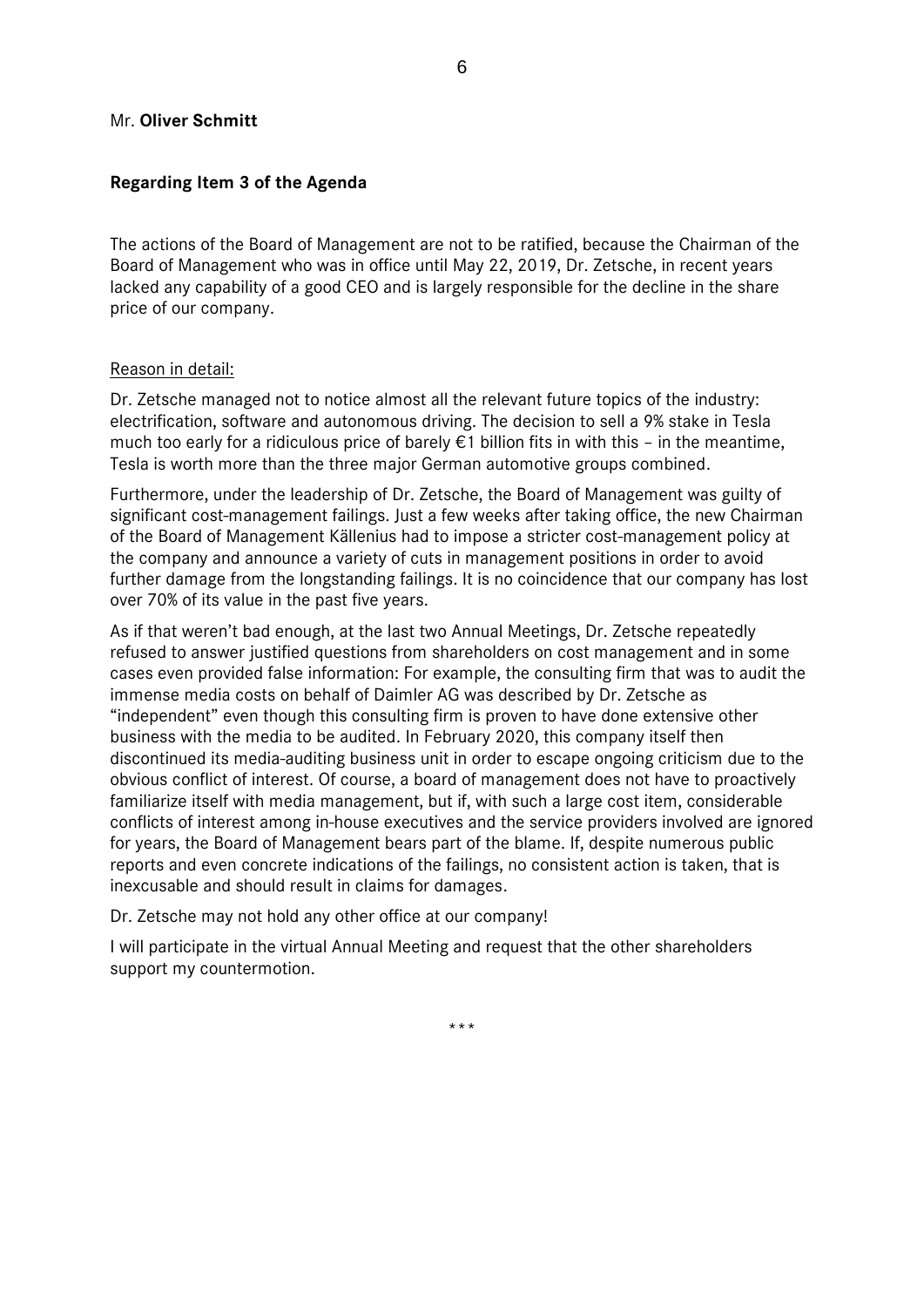#### **Dr. Bernd T. Gans**, Vaterstetten

## **Regarding Item 3 of the Agenda**

The actions of the members of the Board of Management in the year 2019 are not to be ratified.

Reason:

The deterioration of the earnings situation feared in my countermotion to the 2019 Annual Shareholders' Meeting proved to be justified to an even greater extent with the reduction of the dividend by 72%. On the basis of serious multi-year planning, no dividend should have been paid already for 2018. The dividend of €3.25 paid out for 2018 is therefore all the more revealing as a submissive gesture towards Dieter Zetsche, the then departing Chairman of the Board of Management. The clear objective of his supporters is obviously unchanged, namely to elevate him to Chairman of the Supervisory Board despite the mistakes that have meanwhile become apparent.

With the exception of the Board of Management member for finance, Bodo Uebber, who presumably resigned due to various disputes, the actions of the members of the Board of Management, who at the time were acting in a short-term and transparent manner, are not to be ratified for the 2019 financial year.

Furthermore, from a shareholder perspective, the performance of Board of Management member Wilfried Porth is to be considered entirely unacceptable. In addition to his complex area of responsibility as head of human resources at Daimler AG, he was entrusted under the aegis of Dieter Zetsche with the van product division, which needed restructuring, and later the failed X-Class ("Daimler pickup truck"). Here, a record loss of €1.2 billion was suffered in 2019, which corresponds to a substantial negative return of 20.8%!

However, instead of accepting the consequences, as is usual in a performance-oriented company, and resigning due to operational mistakes, Mr. Porth was able to remain on the Board of Management.

The announcement of Chairman of the Supervisory Board Bischoff seems all the more disturbing in this respect: "In accordance with Wilfried Porth's own wishes, he will now concentrate entirely on the comprehensive personnel restructuring measures and the challenges of the transformation in the personnel sector. We thank him for his outstanding additional work in the Vans division."

Against this background, it would be advisable if a member of the Presidential Committee could explain at the virtual Annual Shareholders' Meeting what influence the aforementioned negative performance parameters had on the individual components of Wilfried Porth's remuneration for 2019. The remuneration report itself shows a decrease in his remuneration of only 10% compared with 2018 to €2.199 million.

It would also be illuminating for the resolution sought under Item 6 of the Agenda if a fictive presentation were to explain how the same influencing factors (negative divisional earnings, reduced Board of Management responsibility) would affect the future remuneration system.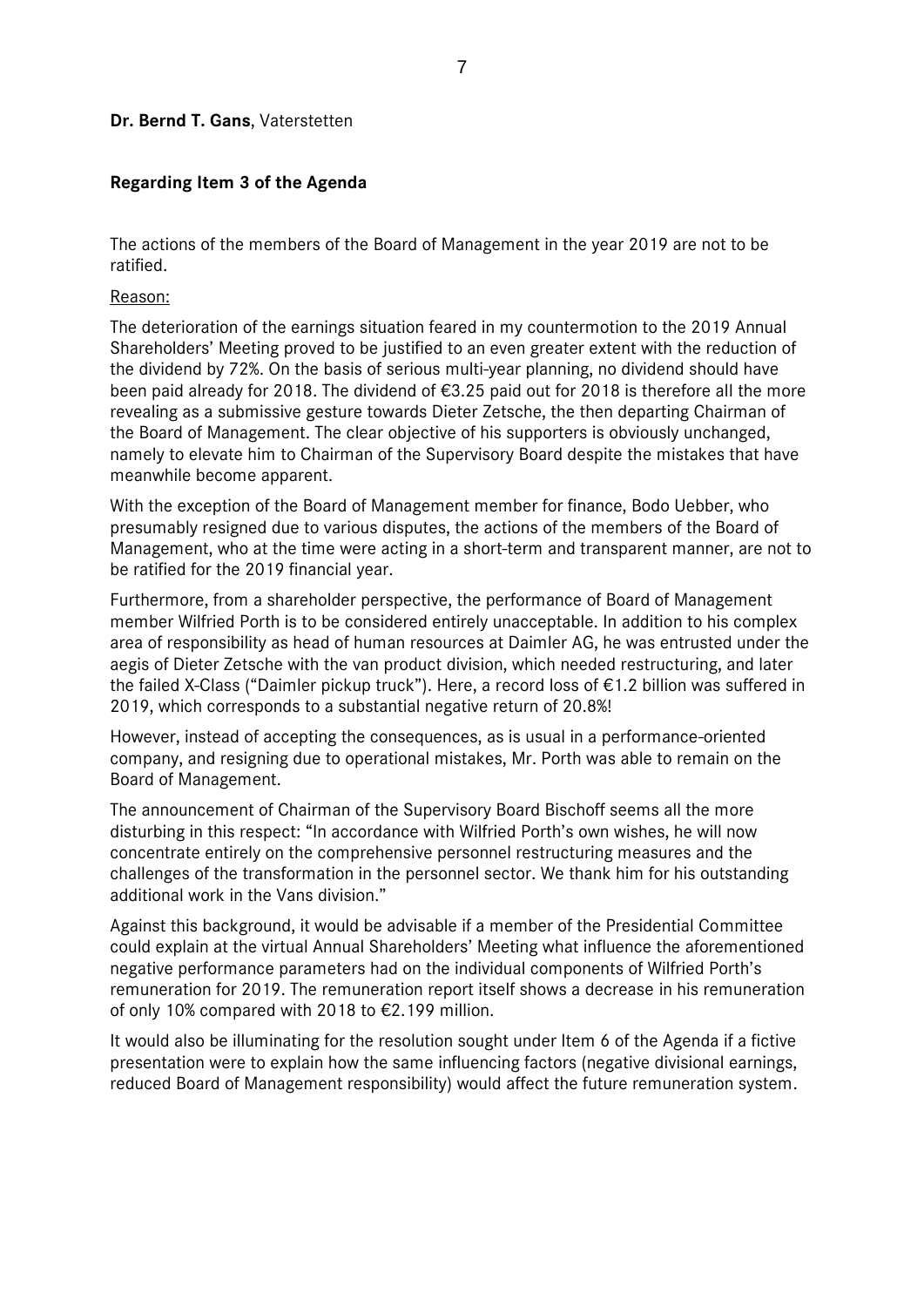## **Regarding Item 4 of the Agenda**

The actions of the members of the Supervisory Board in the year 2019 are not to be ratified.

#### Reason:

The logic of the holding structure imposed on the company since November 2019 was already intensively questioned at the 2019 Annual Shareholders' Meeting. The fact that the Group had repeatedly had negative experiences with its various restructuring measures in recent decades, particularly under the leadership of Mr. Reuther, Mr. Schrempp and Mr. Zetsche, obviously did not present an obstacle. Neither did the one-off costs of approximately €1 billion and the ongoing expenses for additional reporting channels and coordination requirements. But the precarious earnings situation in the 2020 financial year, even before the corona pandemic, has made the Group into a permanent construction site:

Just four months after implementation of the "leadership-organizational wall-building," a kind of deconstruction was announced in February 2020 under the claim of "shorter decision paths, tighter organizational structure." Ola Källenius, as Chairman of the Board of Management, had obviously felt the ineffectiveness of the inflated holding structure resulting from numerous duplicate functions. Various control functions were therefore at least merged to provide the Chairman of the Board of Management with essential powers of intervention.

However, nothing has changed in terms of company law: With the newly established supervisory boards of Mercedes-Benz AG and Daimler Truck AG, the stages of decisionmaking have been significantly and permanently extended.

Chairman of the Supervisory Board Bischoff, who has been in office since 2007, comments undauntedly on the abrupt change of course after just four months: "Acting today in order to be fit for tomorrow in global competition … The Supervisory Board is convinced that with the new structure, the company is even better positioned for the challenges of the future in a highly volatile environment.

It remains to be seen whether this partial correction will succeed in bringing the executives back onto a consistent course. The danger that the company will remain a permanent construction site has by no means been averted. The "streamlining of the financial area" and the extremely clumsy internal guidance on conducting renewed early-retirement discussions as designed by Wilfried Porth will continue to cause uncertainty.

Ratification of the actions is to be refused especially for the advocates of the splitting concept, Mr. Bischoff, Mr. Hambrecht and Mr. Kaeser, but also for the employee representatives who tolerated its implementation and approved further changes just four months later.

Despite repeated requests by numerous shareholders at previous Annual Shareholders' Meetings, the Supervisory Board has so far not been able to clarify the question of Dieter Zetsche's presumed co-responsibility for the truck cartel due to his many years of leadership in commercial vehicle sales.

Furthermore, it is to be feared that the courts will award the damaged and already suing truck customers considerable compensation. As a precaution, the Supervisory Board should also make claims against Dieter Zetsche in this matter. Not least in this connection, the company has paid extremely high premiums for D&D insurance policies for possible misconduct by members of the Board of Management. These costs as well as the already paid antitrust fine of a good  $\epsilon$ 1 billion will be borne by the shareholders.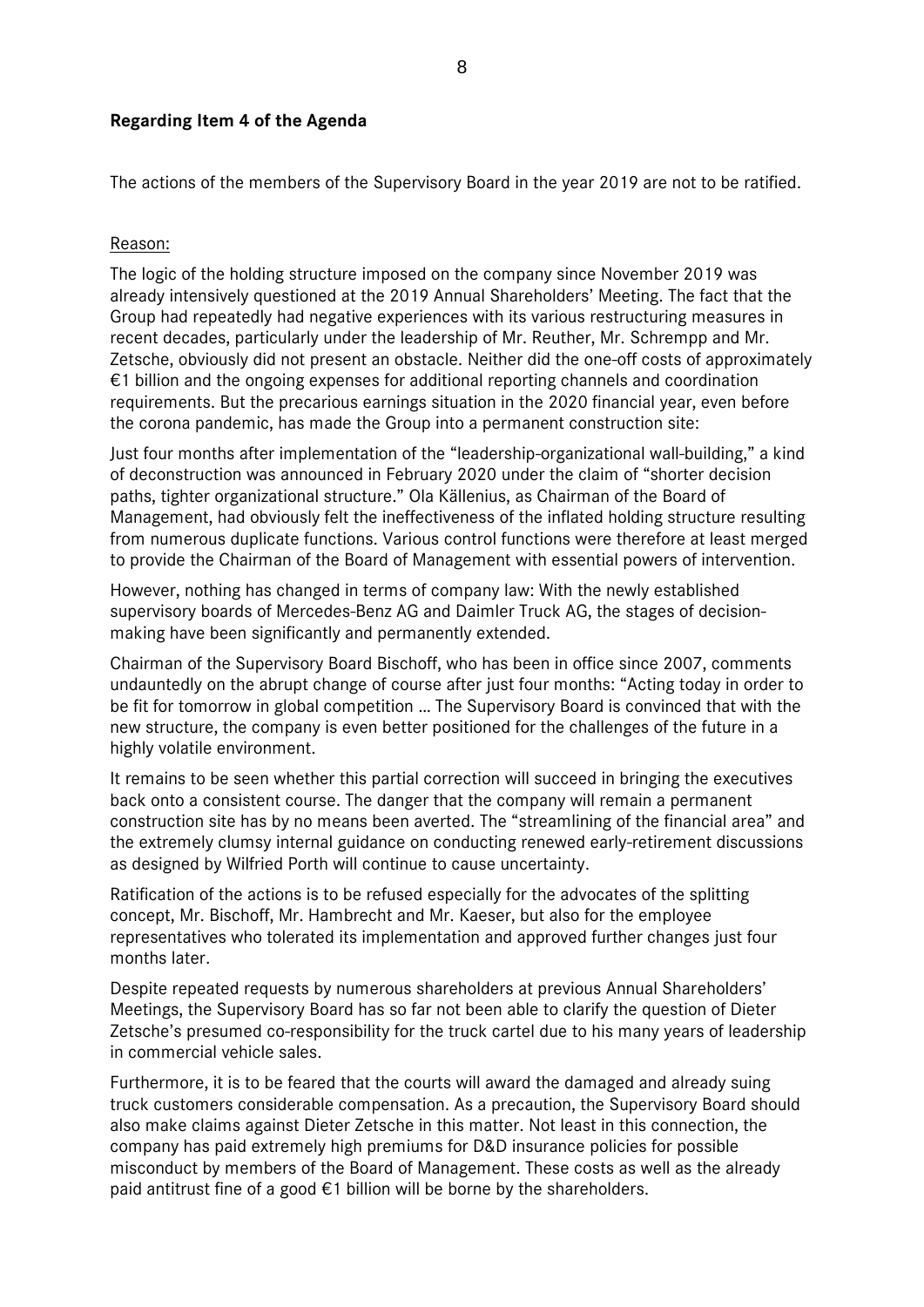Manfred Bischoff is skillfully delaying the clarification of Dieter Zetsche's responsibility in the truck cartel – among other things by means of commissioning expert opinions – in order not to endanger his preferred candidacy to succeed him as Chairman of the Supervisory Board. Since no indication of an alternative Chairman of the Supervisory Board is apparent from either the female or the male members of the Supervisory Board, Bischoff can continue to present his plan as being without an alternative.

The fact that the Supervisory Board tolerates such maneuvering demonstrates its neglect of fundamental shareholder interests. In addition, the company's catastrophically low share price puts it at high risk of being taken over. This is all the more the case as it has not been possible to find a loyal anchor shareholder under the Chairman Manfred Bischoff, who has been in office since 2007.

\*\*\*

## **Association of Critical Shareholders**, Cologne

## **Regarding Item 2 of the Agenda**

The Association of Critical Shareholders proposes that the planned dividend of €0.90 per share should not be paid out. Instead, the distributable profit for the 2019 financial year of €962,853,702.30 is to be used to recognize a provision for:

a) the compensation of risks from the corona pandemic,

b) the changeover of current products away from combustion engines and towards battery electric drive,

c) the necessary conversion measures to transform the Group from a producer of vehicles for motorized individual transport to a producer of vehicles for public transport.

## Reason:

In the current crisis situation caused by covid-19, it would be negligent to distribute profits in view of declining unit sales and the looming recession. The earnings from 2019 must be used to protect jobs at the company by changing production over to alternative products.

In view of the looming climate catastrophe and the resulting social pressure on the transport sector as a major emitter of CO2, the market for cars will undergo a lasting change in the course of the upcoming transport turnaround. The production of vehicles for motorized individual transport will become less important, while international competition will increase. At the same time, the demand for rail vehicles and electric buses for local and long-distance public transport will increase. The Board of Management has so far failed to set the strategic course for an appropriate response to these developments. It is urgently necessary to provide financial resources for the upcoming restructuring of the Group in connection with the transport turnaround. It would also be negligent to distribute profits in the current crisis situation in view of the enormous decline in unit sales and the looming deep recession. Earnings must be used to protect jobs at the company by changing production over to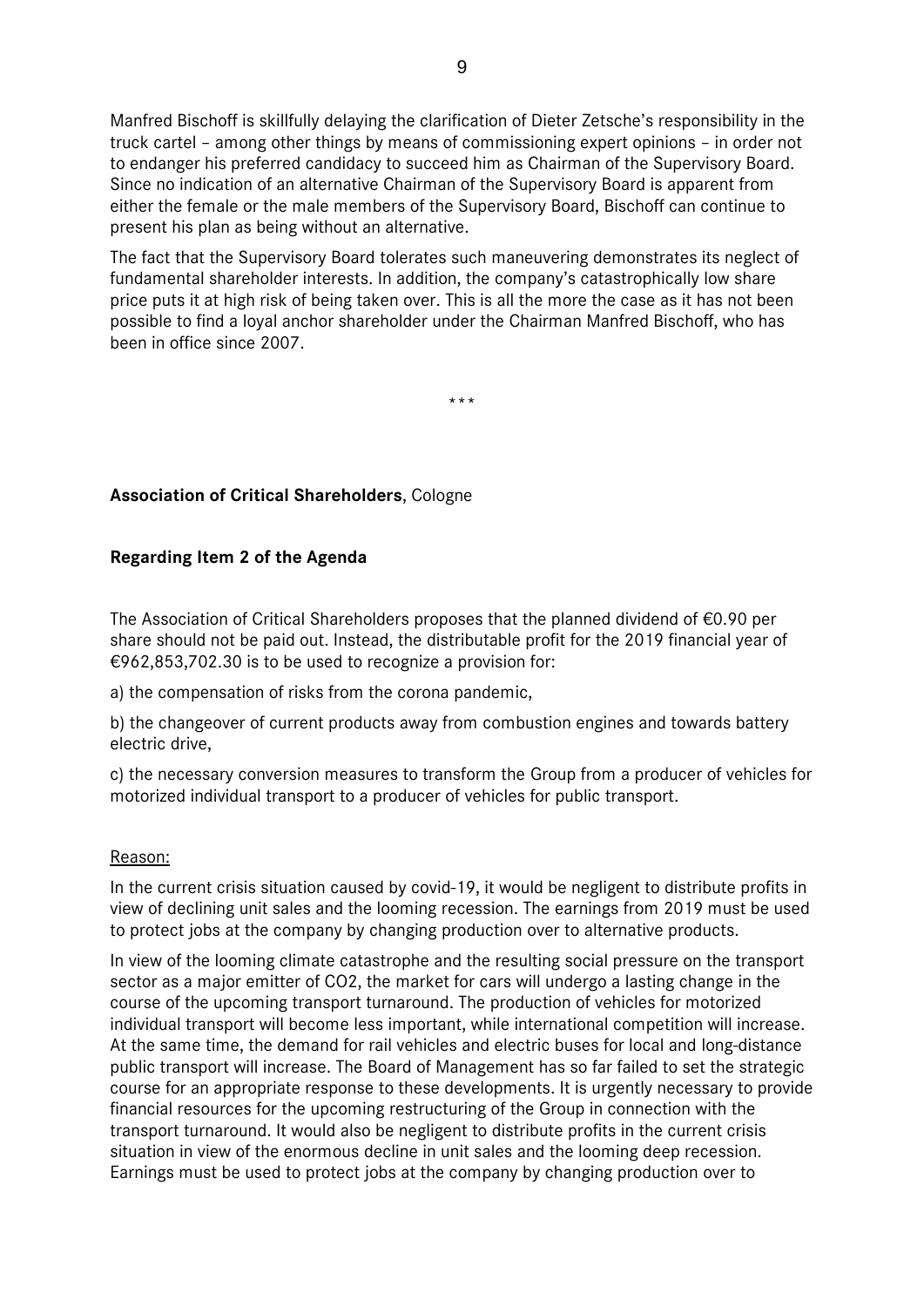alternative products, as Attac Germany, for example, is demanding as part of its campaign for a traffic turnaround.

## *Motorized private transport is heating up the climate*

At 17.8 percent, traffic is the second largest emitter of greenhouse gases in Germany, and road traffic accounts for 38 percent of nitrogen-oxide emissions. While emission levels in other sectors have fallen in recent years, traffic-related emissions have grown by 2 percent annually since 2013. The improvements achieved in engine technology in recent years are more than offset by increases in vehicle weight. Unless there is a drastic reduction in CO2 emissions in the transport sector, the climate catastrophe can no longer be halted. Therefore, the necessary changeover in production should first of all be to stop producing the particularly heavy and particularly climate-damaging SUVs and the large luxury sedans.

## *Individual electric mobility is not a solution*

Electric cars are not a sustainable alternative to cars with combustion engines. Their production consumes large amounts of scarce metals such as copper, nickel and lithium as well as rare earths – and also causes high CO2 emissions. Only if electric cars are used for many years and run entirely on green electricity will their CO2 footprint really be better than that of combustion engines. But the generation of electricity from renewable energies also has a negative impact on the climate and the environment – for example, through the material and land used by their production facilities. The scarce electricity from renewable energies is needed for other, more urgent social purposes. Electric cars neither conserve enough resources nor do they relieve the burden on cities overcrowded with cars.

## *Expansion of public transport*

The massive expansion of local and long-distance public transport is essential for a sustainable transport turnaround. This realization is gradually spreading in society and politics. As a result, demand for rail vehicles and electric buses will increase in the medium term. Daimler must prepare for this development in order to offset the expected slump in the area of vehicles for individual transport by building vehicles for public transport. To this end, a conversion project must be launched quickly in order to adapt production capacities to the requirements of climate and resource protection and social developments. This project is to be financed from the provisions.

## **Regarding Item 3 of the Agenda**

The Association of Critical Shareholders proposes that the actions of the members of the Board of Management of Daimler AG for financial year 2019 are not to be ratified.

#### Reason:

In the 2019 financial year, it once again became apparent that Daimler AG is still in the middle of the diesel emissions scandal and that this scandal is by no means over. Customer claims and software updates are still outstanding, and lawsuits are pending both nationally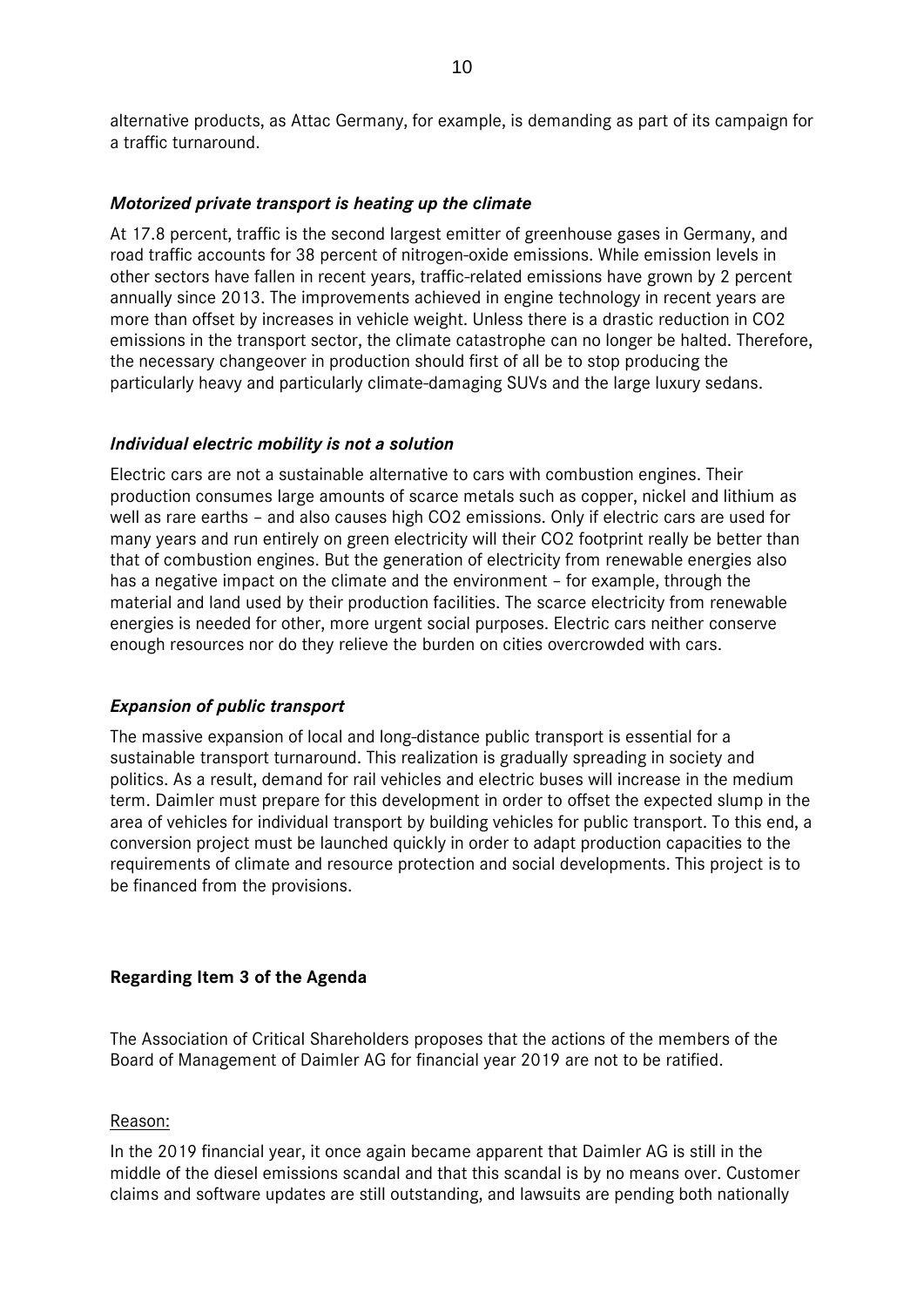and internationally. This is damaging the reputation, the balance sheet and also the future of the Group.

## *Ongoing emissions scandal*

The Group does not dispute that irregularities in the exhaust aftertreatment system of up to three million diesel vehicles of Daimler AG in Europe alone make improvements necessary. But Daimler still denies that the installed defeat devices are partly illegal. In the meantime, the German Federal Motor Transport Authority (KBA) has officially ordered the recall of approximately one million vehicles due to illegal exhaust systems, including about 260,000 Sprinters and 60,000 GLKs for which official recalls were issued in the 2019 financial year.

The company still maintains its view that all exhaust systems have complied with the legal requirements at all times, and can be quoted as follows: "The clarification process with the KBA regarding engine-management functionalities for Mercedes-Benz diesel vehicles is well advanced from the company's point of view, but not yet complete." It therefore cannot be ruled out that further recalls will occur. This expectation and the related provisions resulted in the Group posting a loss for the second quarter of 2019.

Daimler AG was also remarkably quick to accept a fine of €870 million imposed in September 2019. The reason was a negligent breach of supervisory duties in a department working on vehicle certification. According to district attorney's office, this led to diesel vehicles being approved although the emission of nitrogen oxides from the cars did not always comply with the regulations.

Furthermore, representatives of Daimler AG affirm that the Group did not cheat on the emission levels of their diesel vehicles; these assertions have always been obviously false and either indicate a lack of oversight by the Board of Management or were and still are deliberately false statements. Internationally, authorities continue to assume that illegal defeat devices are installed in other Mercedes-Benz diesel vehicles.

The increase in provisions for liability and litigation risks as well as official proceedings by more than double the previous year's amount to nearly €5 billion shows that in year one after the Zetsche era, Daimler AG is still in very uncertain times.

## *Serious mistakes in model policy*

Other serious mistakes have been made in recent years in the area of model policy. According to the Annual Report (page 100), these mistakes meant that the CO2 fleet emissions of the new vehicles registered in Europe in 2019 did not fall as targeted, but at 137 grams per kilometer of CO2, actually increased further compared with 2018 (132 g) and 2017 (125 g). The concentration on ever larger, heavier and more powerful models is making itself felt here. Fines for 2020 can probably still be avoided by appropriate lobbying and reference to the corona crisis. However, these fines are likely for 2021 and the related provisions will additionally reduce the Group's earnings. Actions such as phasing out production of the X-Class after only two years are clear evidence of strategic mistakes at the top of the Group.

At the same time, the Group missed the opportunity to launch a sufficient number of allelectric models in all segments in good time. With the exception of the EQV, no new, purely electric production models were delivered to dealers in the year 2019.

Instead, Daimler AG is focusing primarily on vehicles with plug-in hybrid technology to reduce CO2 fleet emissions, although this is not a genuine solution. The Mercedes GLE 350 de is a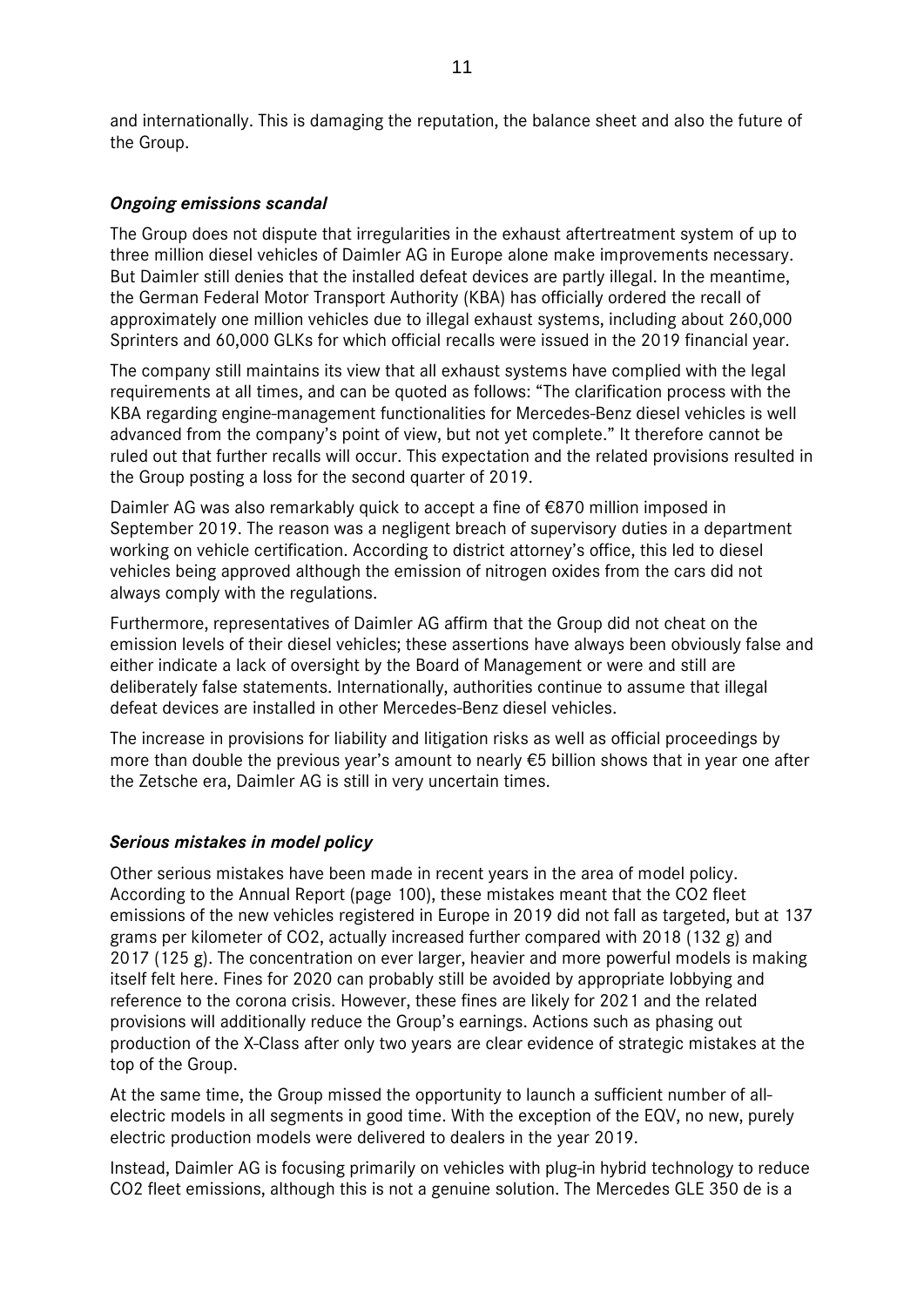good example of this, with 2.65 tons unladen weight and consuming 1.1 liters of diesel according to the WLTP standard. Its official CO2 emissions are 28 g/km. In its own test under realistic conditions, the car magazine *AutoBild* arrives at fuel consumption of 8.3 liters/100 km, which corresponds to CO2 emissions of 221 g/km. This example makes it clear that Daimler's plug-in hybrids are not aimed at actually putting more economical vehicles onto the road. It is primarily a matter of improving the official fuel-consumption statistics.

The Group's Board of Management should do its utmost to avoid making these vehicles seem "greener" than they are. Depending on the user's driving profile, the actual fuel consumption of plug-in vehicles is several times the official standard figure. Customers must also be clearly informed of this, otherwise there is a risk of a further massive loss of image.

## **Regarding Item 4 of the Agenda**

The Association of Critical Shareholders proposes that the actions of the members of the Supervisory Board of Daimler AG for the financial year 2019 are not to be ratified.

#### Reason:

The members of the Supervisory Board did not manage to demand a complete and seamless clarification of the emissions scandal from the Board of Management. They also failed to consistently put a stop to the delivery of military vehicles to war zones and crisis regions in 2019. In general, the Supervisory Board failed to exercise due diligence in many important matters. In doing so, it endangered the reputation and long-term success of Daimler AG.

## *Supervisory Board tactics*

With its tactics, the Supervisory Board always allowed the Board of Management to admit only those mistakes that had already been proven in court, thus jeopardizing the future of the Group. The Supervisory Board also had to be aware that the so-called voluntary software updates were at least partly intended to forestall official recalls by the regulatory authorities.

## *Formula 1 involvement contradicts climate neutrality*

There is also the danger of image damage with Formula 1. A company that publicly propagates the goal of climate neutrality cannot continue to be active in such a racing series. Attempts to whitewash the energy and environmental footprint with the use of synthetic fuels are just as ridiculous in this context as the official standard fuel consumption of plug-in hybrids. For this reason and because of the cooperation with the more-than-dubious partner Petronas, the Supervisory Board must work towards an immediate withdrawal from Formula 1. The very short 2020 season in no way justifies the money invested and offers a good opportunity to establish Daimler AG as a credible partner in terms of climate neutrality by committing to an exit.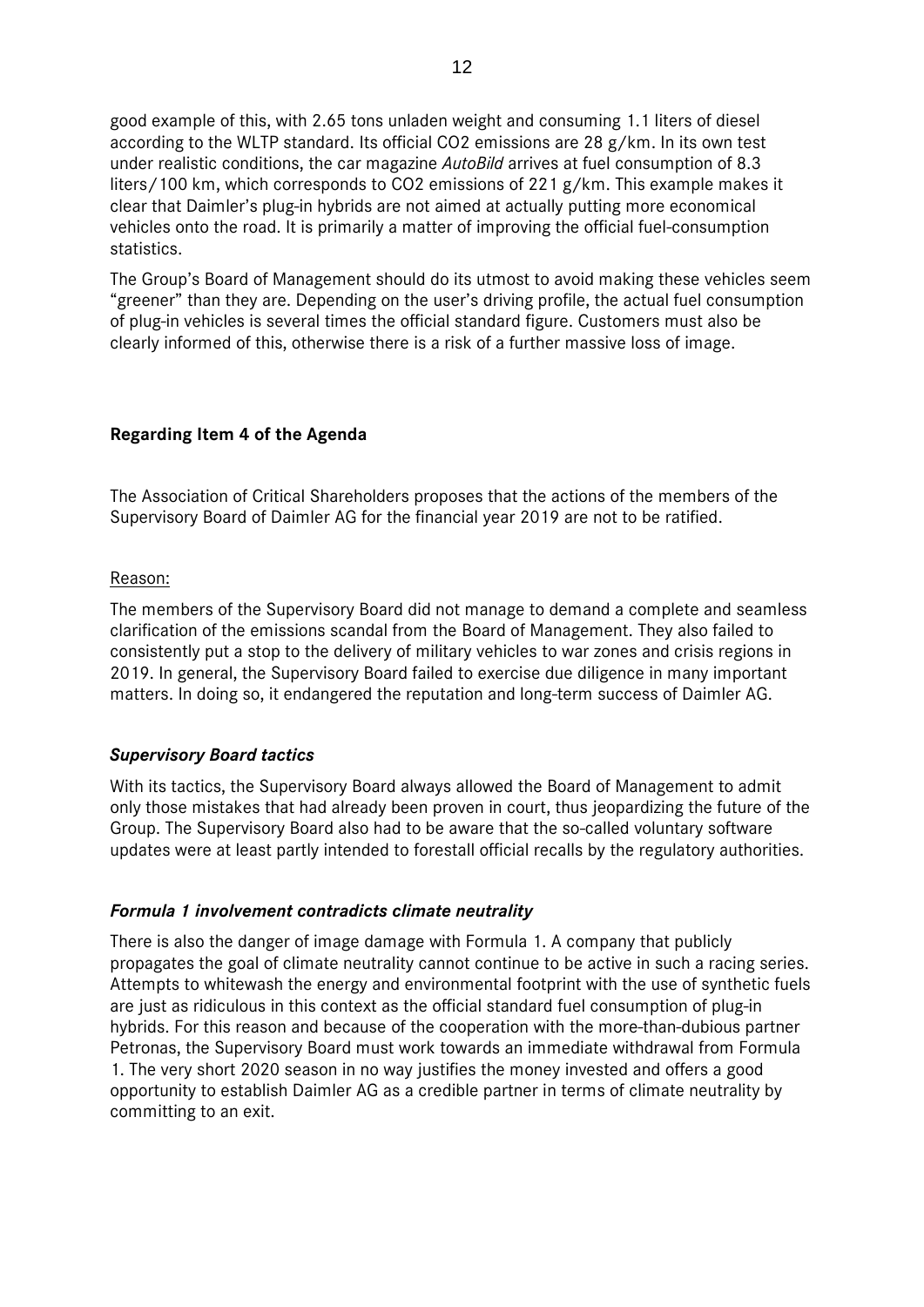## *Tesla shares*

The Supervisory Board lacks any strategic sense for important future developments. It should have prevented the Group's Board of Management from selling the shares in Tesla for €600 million in 2014. Experts assume that the value of these shares prior to the corona crisis was approximately one third of the total value of Daimler AG.

## *Orienting products towards climate targets*

If all companies had a carbon footprint like BMW, the climate would be 3.0 degrees Celsius warmer by 2050. This is shown in a report of late 2019 by the consulting firm Right: [https://www.right-basedonscience.de/.](https://www.right-basedonscience.de/) A fundamental problem for Daimler AG is the product range with vehicles that are excessively large and heavy and overpowered. In addition, the vehicles' true fuel consumption and thus CO2 emissions are withheld from the customers. The Supervisory Board must also influence the Board of Management in this respect: Real fuel-consumption figures must finally be stated so that customers know how expensive and harmful to the climate the operation of the respective vehicle is. This applies in particular to vehicles with plug-in hybrid technology. Here, it must be clearly shown how much fuel the vehicles consume in conjunction with which driving behavior. The official standard specifications have no significance whatsoever.

## *Jeopardizing the Group's future*

Anyone who approves of such decisions, instead of putting all their energy into achieving a complete clarification of all aspects of the diesel emissions scandal and a customer-oriented and above all effective solution to the problems, is jeopardizing the future of the Group.

Furthermore, it is legitimate to require the Supervisory Board to focus primarily on the longterm success of the Group. The loss of image due to fines for non-compliance with the European CO2 limits in 2021 jeopardizes the future of the Group, as does the loss of image due to unrealistic fuel-consumption figures for vehicles with plug-in technology.

## *Deliveries of armaments to war zones and crisis regions*

In the year 2018 alone, 5,467 military vehicles were exported to 26 countries. Compared with 2016 and 2017, the number of military vehicles exported in 2018 thus increased yet again (2016: 4,571 military vehicles to 23 countries, 2017: 5,310 military vehicles to 22 countries). Among the 26 recipient countries, 11 of them are classified by the Bonn International Center for Conversion (BICC) as "critical" with regard to Criterion 2 "Respect for human rights and international humanitarian law in the country of final destination" of the EU Common Position on arms export controls [\(http://www.ruestungsexport.info/map\)](http://www.ruestungsexport.info/map), including for example Saudi Arabia, the United Arab Emirates and Pakistan.

The Supervisory Board must work to ensure that exports of military vehicles to warring and human-rights-violating states are stopped immediately. Because even though such exports have been approved by the German Federal Government, legality does not automatically mean ethical legitimacy. Daimler must finally step on the brakes here and stop denying its responsibility. Especially since the Group emphasizes that Daimler stands by its "global responsibility" [\(https://www.daimler.com/dokumente/nachhaltigkeit/integritaet/daimler](https://www.daimler.com/dokumente/nachhaltigkeit/integritaet/daimler-verhaltensrichtlinie.pdf)[verhaltensrichtlinie.pdf,](https://www.daimler.com/dokumente/nachhaltigkeit/integritaet/daimler-verhaltensrichtlinie.pdf) page 5) and respect for human rights "[is] a fundamental component of responsible corporate governance" for Daimler.